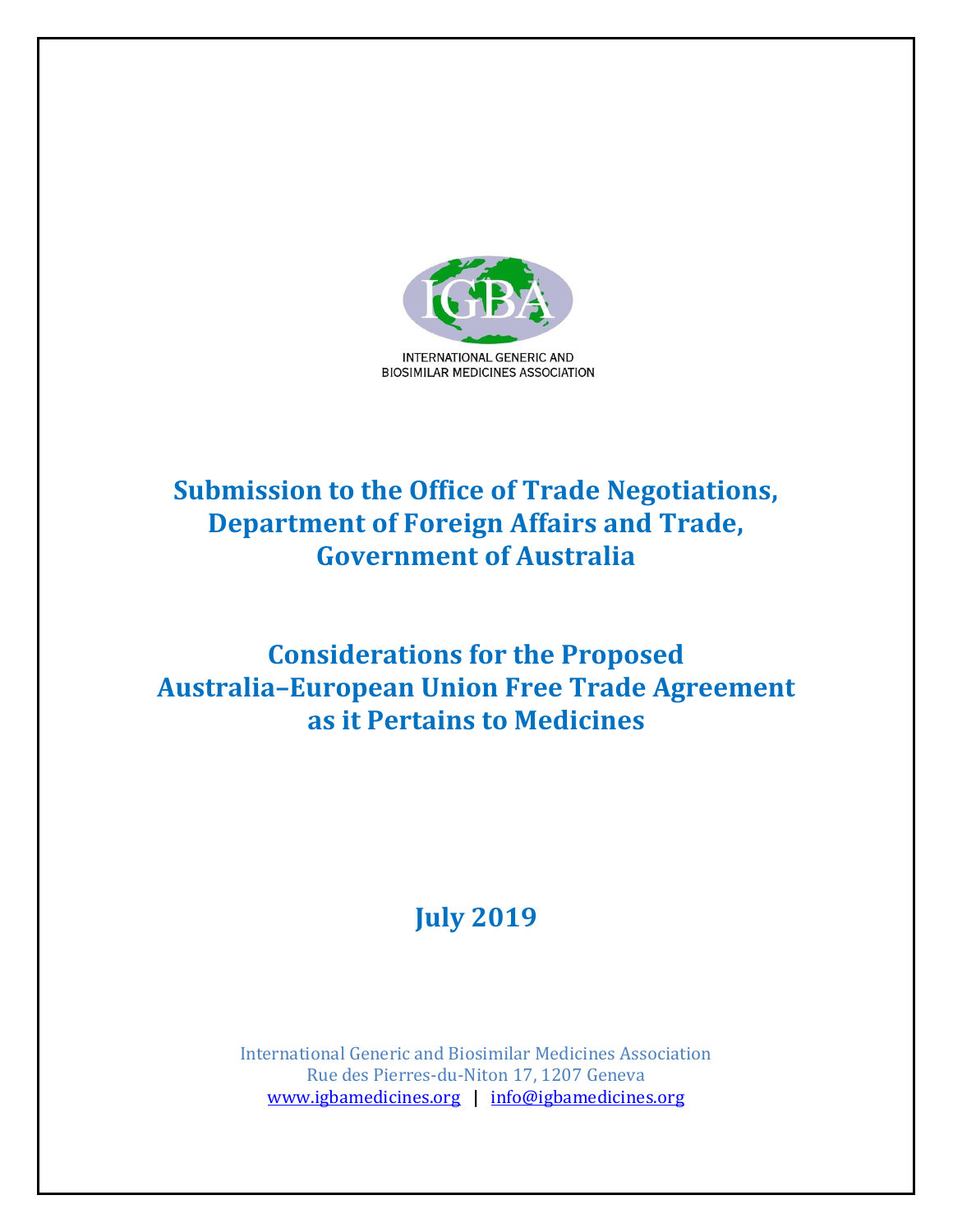The International Generic and Biosimilar Medicines Association appreciates the opportunity to make a submission to the Australian Department of Foreign Affairs and Trade (DFAT) with regard to the ongoing negotiation of the Australia-European Union Free Trade Agreement (AEUFTA).

The International Generic and Biosimilar Medicines Association (IGBA) strengthens cooperation between associations representing manufacturers of generic and biosimilar medicines from around the world.<sup>1</sup> The IGBA is at the forefront of preserving sustainable competition within our industries, by stimulating competitiveness and innovation in the pharmaceutical sector; thereby, ensuring millions of patients around the world have access to high quality, pro-competitive medicines.

IGBA recognizes the importance of trade to generic and biosimilar medicines manufacturers. It is therefore critical to ensure that a new trade agreement between Australia and the EU does not create higher barriers to entry to generic and biosimilar medicines that may negatively impact the legitimate trade of these more affordable medicines.

## **I. General Overview**

 $\overline{a}$ 

Australia, is a country with an increasingly larger aging population. As estimated in the Productivity Commission Inquiry Report "An Ageing Australia: Preparing for the Future", "Australia's population is projected to rise to around 38 million by 2060, or around 15 million more than the population in 2012. Sydney and Melbourne can be expected to grow by around 3 million each over this period." <sup>2</sup> Moreover, "[t]he population aged 75 or more years is expected to rise by 4 million from 2012 to 2060, increasing from about 6.4 to 14.4 per cent of the population. In 2012, there was roughly one person aged 100 years old or more to every 100 babies. By 2060, it is projected there will be around 25 such centenarians."

<sup>&</sup>lt;sup>1</sup> A full list of IGBA members is available at https://www.igbamedicines.org/members

<sup>&</sup>lt;sup>2</sup> Australian Government, Productivity Commission, "An Ageing Australia: Preparing for the Future, November 2013", Overview. https://www.pc.gov.au/research/completed/ageing-australia/ageingaustralia-overview.pdf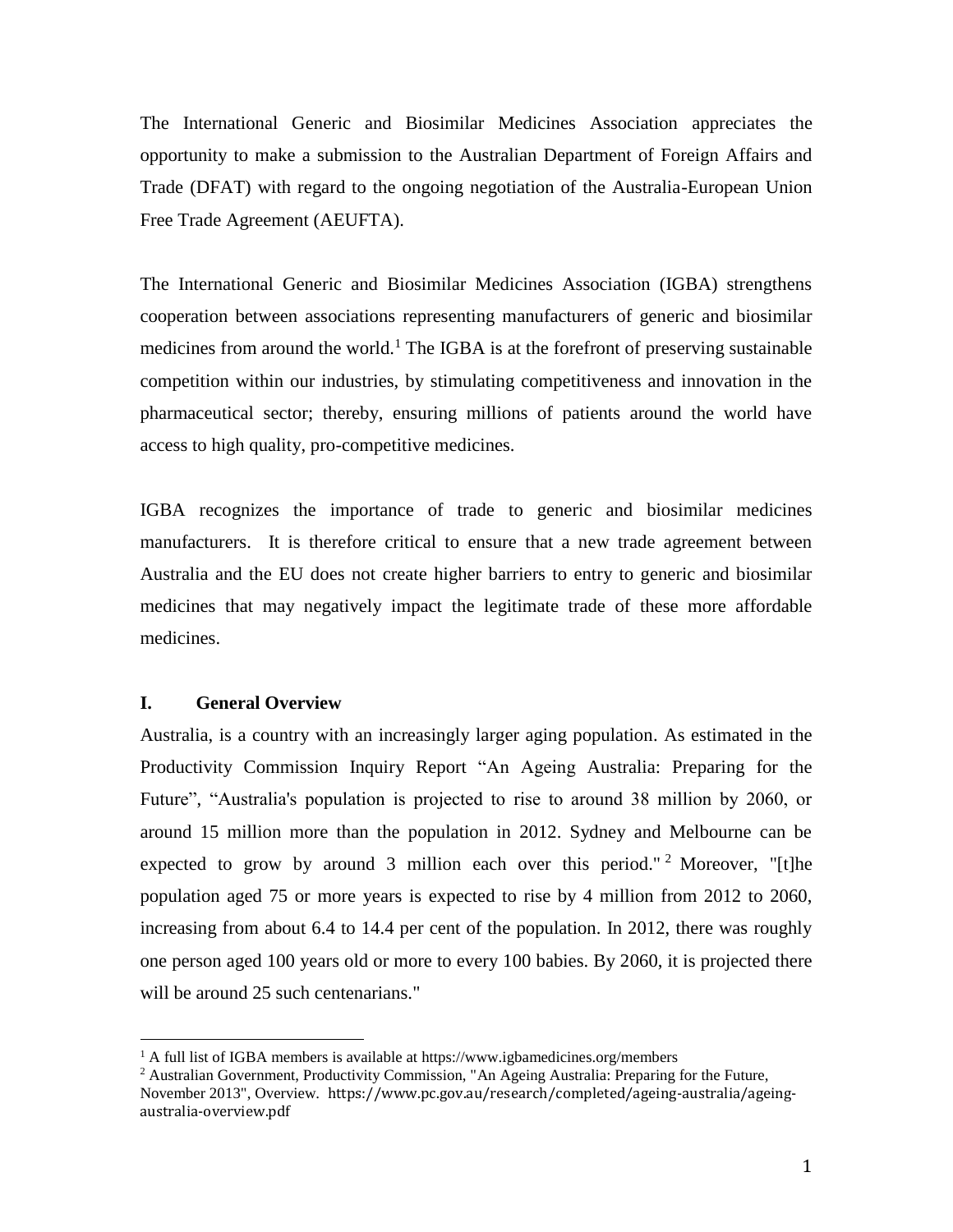Furthermore, as the years go by, there will be fewer economically active Australians, which will make it harder to cover the increasing health care expenditures of older Australians. Given that granting higher intellectual property rights delays the market entry of more affordable generic and biosimilar products, this could be quite costly for the Australian government's budget.

In addition, as stated by the Productivity Commission Inquiry Report on Intellectual Property Arrangements, "Australia is overwhelmingly a net importer of IP and the gap between IP imports and exports is growing rapidly. This means that the costs to consumers and follow-on innovators from higher prices and restricted availability are not offset by increases in Australian producer profits."*<sup>3</sup>*

Much has been said about intellectual property (IP) as a key to promote innovation. However, it is important to highlight that IP is only one of the two variables of the equation that fosters innovation, with competition being the other. Both are needed to promote innovation. Indeed, a report of the U.S. Federal Trade Commission (FTC) addresses how to achieve this worthy goal in the following terms: "Competition and patents stand out among the federal policies that influence innovation. Both competition and patent policy can foster innovation, but each requires a proper balance with the other to do so. Errors or systematic biases in how one policy's rules are interpreted and applied can harm the other policy's effectiveness."<sup>4</sup> Furthermore the FTC report clearly states that "[a] failure to strike the appropriate balance between competition and patent law and policy can harm innovation." The importance of competition was also highlighted in the European context in a 2009 report of the European Commission, which conducted a comprehensive inquiry into obstacles hindering the proper functioning of competition in the pharmaceutical market. 5

<sup>3</sup> Australian Government, Productivity Commission "Intellectual Property Arrangements", September 23, 2016. https://www.pc.gov.au/inquiries/completed/intellectual-property/report/intellectual-property.pdf

<sup>4</sup> Federal Trade Commission, "To Promote Innovation: The Proper Balance of Competition and Patent Law and Policy", October 2003.

<sup>5</sup> European Commission, "Competition DG, Pharmaceutical Sector Inquiry. Final Report", July 8, 2019.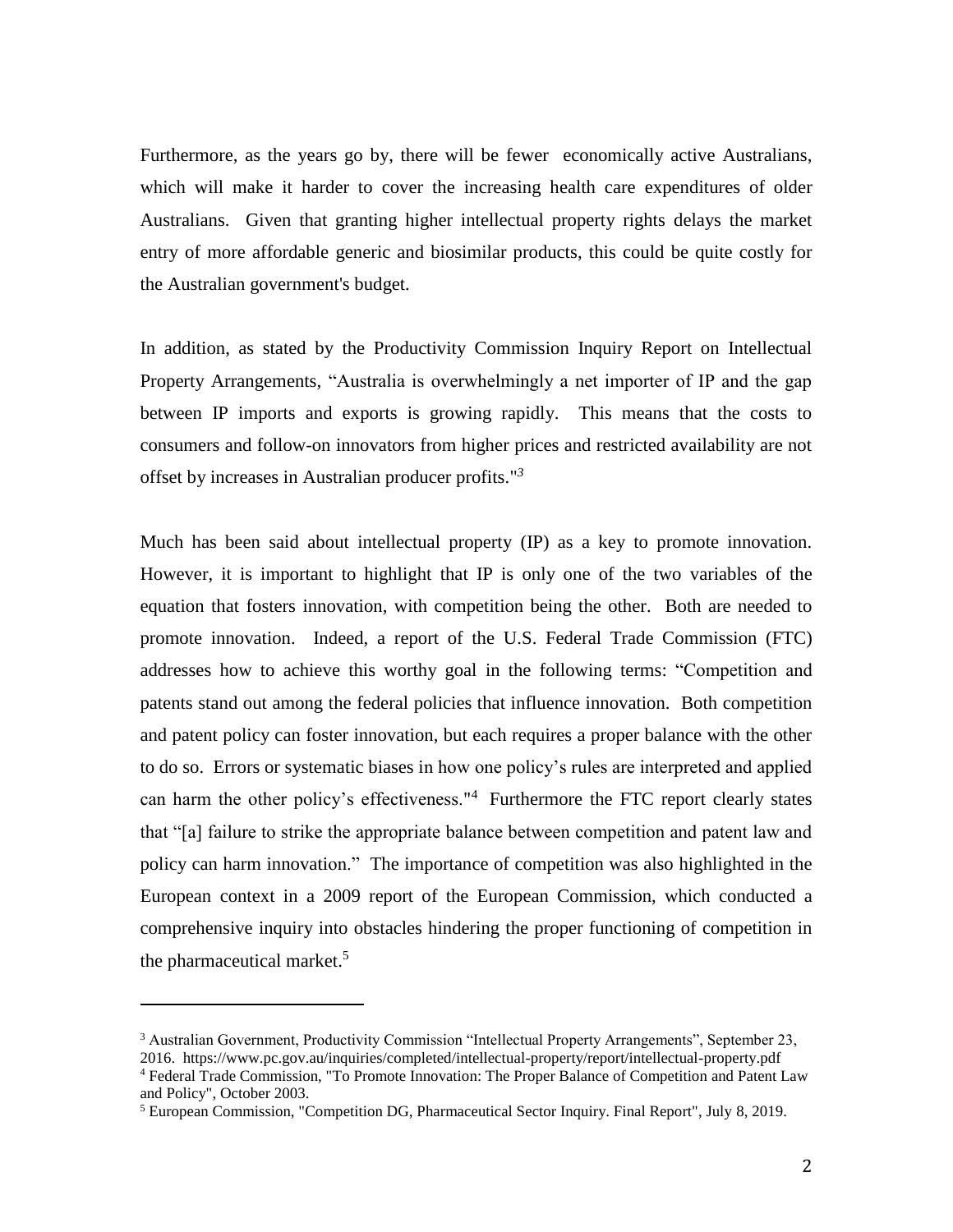While patent policy takes care of the interests of inventors, as stated by the Harper Report "[c]ompetition policy, like other arms of government policy, is aimed at securing the welfare of Australians.<sup>'6</sup> Thus, it is essential that the balance between patent and competition policies be preserved in the AEUFTA.

For the past almost 25 years, since the adoption of the Agreement on Trade Related Aspects of Intellectual Property Rights (TRIPS Agreement) of the World Trade Organization (WTO), trade negotiations have, for the most part, made significant emphasis on the adoption of increasingly higher levels of intellectual property policies that have come at the expense of the generic and biosimilar medicines industry. Such additional levels of protection have further delayed the market entry of generic/biosimilar products, negatively impacting consumers and the Pharmaceutical Benefits Scheme (PBS). Therefore, after 25 years of favoring the branded pharmaceutical industry at the expense of generic/biosimilar companies and patients' timely access to more affordable medicines, it is time that trade agreements like the AEUFTA not only not increase the existing imbalance between the branded pharmaceutical and generic/biosimilar industries, **but in fact bring back some much-needed balance.**

As mentioned, for the past 25 years the generic/biosimilar medicines industry has been absorbing increasingly higher levels of intellectual property at a significant cost, first with the adoption of the TRIPS Agreement, then with the Australia-US FTA (AUSFTA), and now the branded industry is once again seeking the inclusion of even higher standards of protection in the AEUFTA. The generic/biosimilar medicines industry cannot continue to face changes in the Australian legal and regulatory framework that consistently delay the entry of its products and expose it to even more lengthy and expensive litigation. This is neither good for Australian consumers nor for the health care budget, which would face higher expenses due to longer and broader monopolies. The Australian Government should seek the adoption of provisions that benefit all

<sup>6</sup> Professor Ian Harper, Peter Anderson, Su McCluskey, Michael O'Bryan OC, "Competition Policy Review, Final Report," March 2015, Part 1, Overview.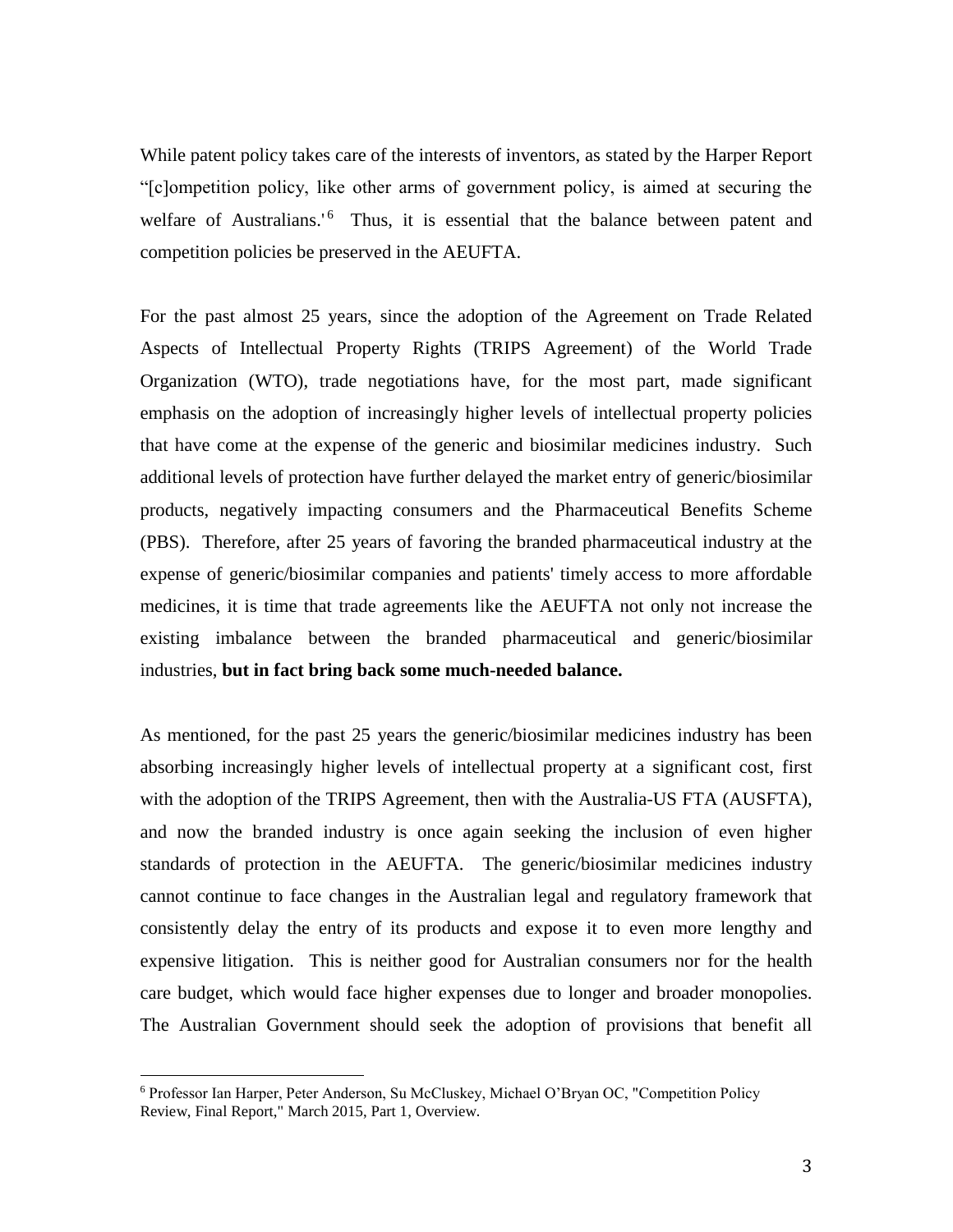Australians, so the AEUFTA should revert the current trend of yielding to the pressure of powerful interest groups at the expense of taxpayers and the healthcare budget. Below is a quick review of some of the principles on which we base this:

- Australia has one of the highest levels of intellectual property protection in the world that is skewed in favor of the branded pharmaceuticals industry, and which goes well beyond the global standard established by the TRIPS Agreement.
- AUSFTA imposed patent and non-patent forms of protection that went beyond the TRIPS Agreement.
- According to the Productivity Commission Report on Intellectual Property Arrangements,

- "Australia's patent system grants exclusivity too readily, allowing a proliferation of low-quality patents, frustrating follow-on innovators and stymieing competition."<sup>7</sup>

- "[T]o raise patent quality, the Australian Government should increase the degree of invention required to receive a patent, abolish the failed innovation patent, reconfigure costly extensions of term for pharmaceutical patents, and better structure patent fees."<sup>8</sup>

- "Australia is overwhelmingly a net importer of IP, and the gap between IP imports and exports is growing rapidly. This means that the costs to consumers and follow-on innovators from higher prices and restricted availability are not offset by increases in Australian producer profits." <sup>9</sup> This is consistent with Medicines Australia's submission to the Australian Government with regard to the AEUFTA, which stated:

> *"Australia imported over \$7billion worth of medicines and pharmaceutical products from the EU in 2016, an increase of 17% on 2014, representing the top merchandise import from the EU. Reciprocal exports in the same year amounted to approximately \$420 million."*

- <sup>8</sup> Idem.
- <sup>9</sup> Idem

<sup>7</sup> Australian Government, Productivity Commission, Productivity Commission Inquiry Report,

Intellectual Property Arrangements, 23 September, 2016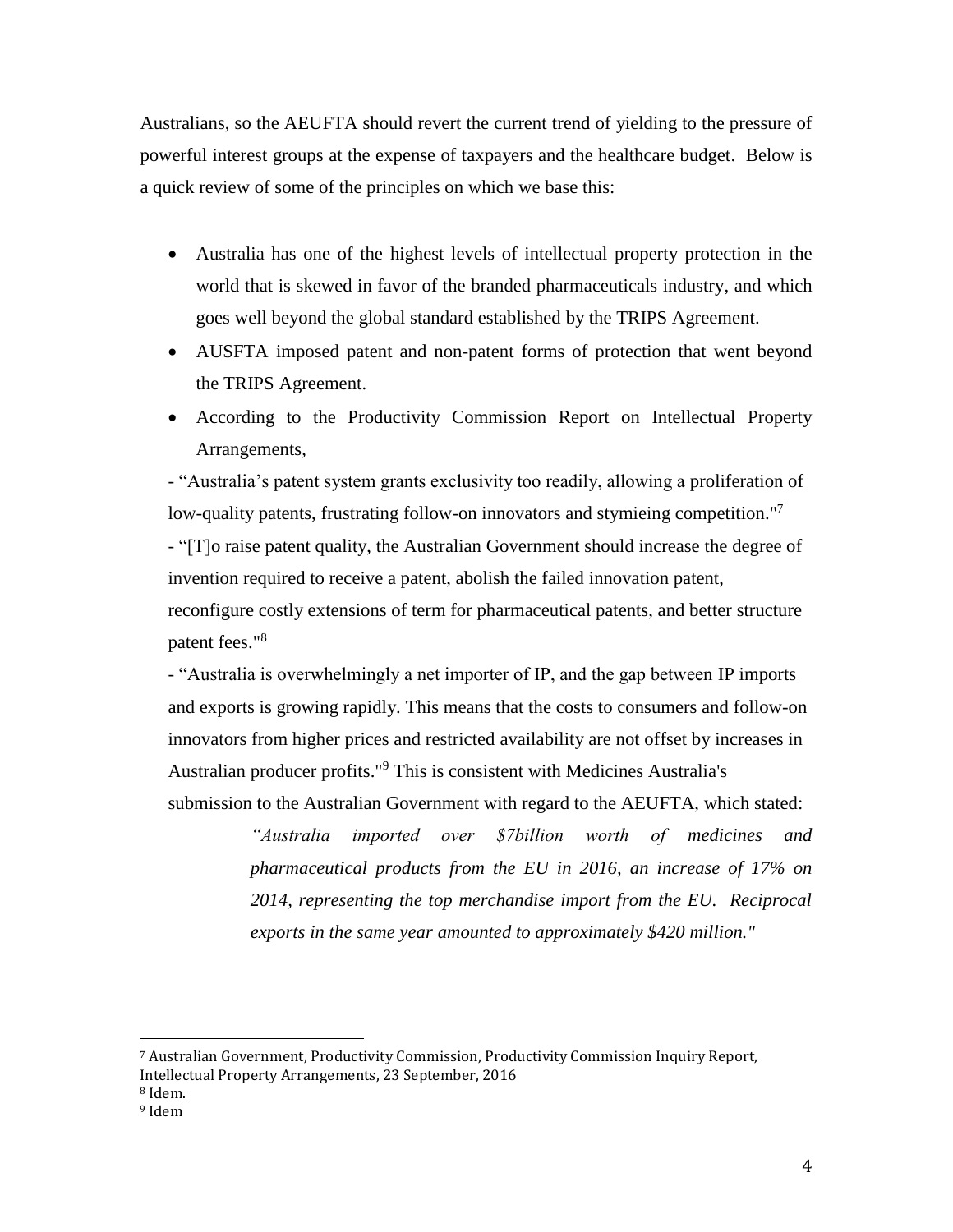Therefore, as the Governments move forward with this negotiation, it is important to keep in mind that both Australia and the EU have an increasingly aging population with a smaller economic force to sustain it. Indeed, addressing this serious challenge should be a shared goal for both Parties.

With a growing share of very expensive biologic medicines, legal systems that unless amended allow for the granting of low-quality patents that delay competition and maintain artificially high prices, as well as the negotiation of trade agreements, Australia will be paying even more for these expensive drugs. Striking the right balance in these trade negotiations is critical to ensure biosimilar competition, as well as for the development of a healthy biosimilar industry that can contribute to the sustainability of healthcare systems due to their cost savings potential. Indeed, in 2016, it was estimated that biosimilars could generate savings up to EUR 100 billion by 2020 in the five most populous countries in the European Union (Germany, France, Italy, Spain and the United Kingdom) plus the United States.<sup>10</sup> While penetration has been slow, including in the European Union which is ahead in terms of biosimilar approvals, a recent IQVIA report states that "biosimilars are seen as a key means to alleviate financial challenges faced by many stakeholders in the currently constrained European budgetary environment", with "the potential to offer savings of more than  $\epsilon$ 10 billion between 2016 and 2020 in the EU5 countries alone.<sup>11</sup> As to Australia, according to the Budget Review 2018-19 increased uptake of biosimilar medicines is expected to reduce PBS spending by \$335.8 million over five years from  $2017-18$ <sup>12</sup> Moreover, a mandatory reduction is applied to the government subsidized price for all brands of a biological medicine when the first biosimilar is listed.

Failure to strike a better balance between promoting innovation and competition in the AEUFTA would undermine the availability of more affordable generic/biosimilar medicines and therefore have a significant negative impact on healthcare budgets due to

<sup>10</sup> OECD, "Health at a Glance: Europe 2018. State of Health in the EU Cycle", 2018.

<sup>&</sup>lt;sup>11</sup> IQVIA Institute, "Advancing Biosimilar Sustainability in Europe A Multi-Stakeholder Assessment", September 2018. EU 5 countries are France, Germany, the UK, Italy and Spain.

<sup>&</sup>lt;sup>12</sup> Australia, Budget Review 2018–19, Parliamentary Library, Research Paper Series, 2017–18 23 May

<sup>2018,</sup> accessed at https://apo.org.au/sites/default/files/resource-files/2018/05/apo-nid173131-1194851.pdf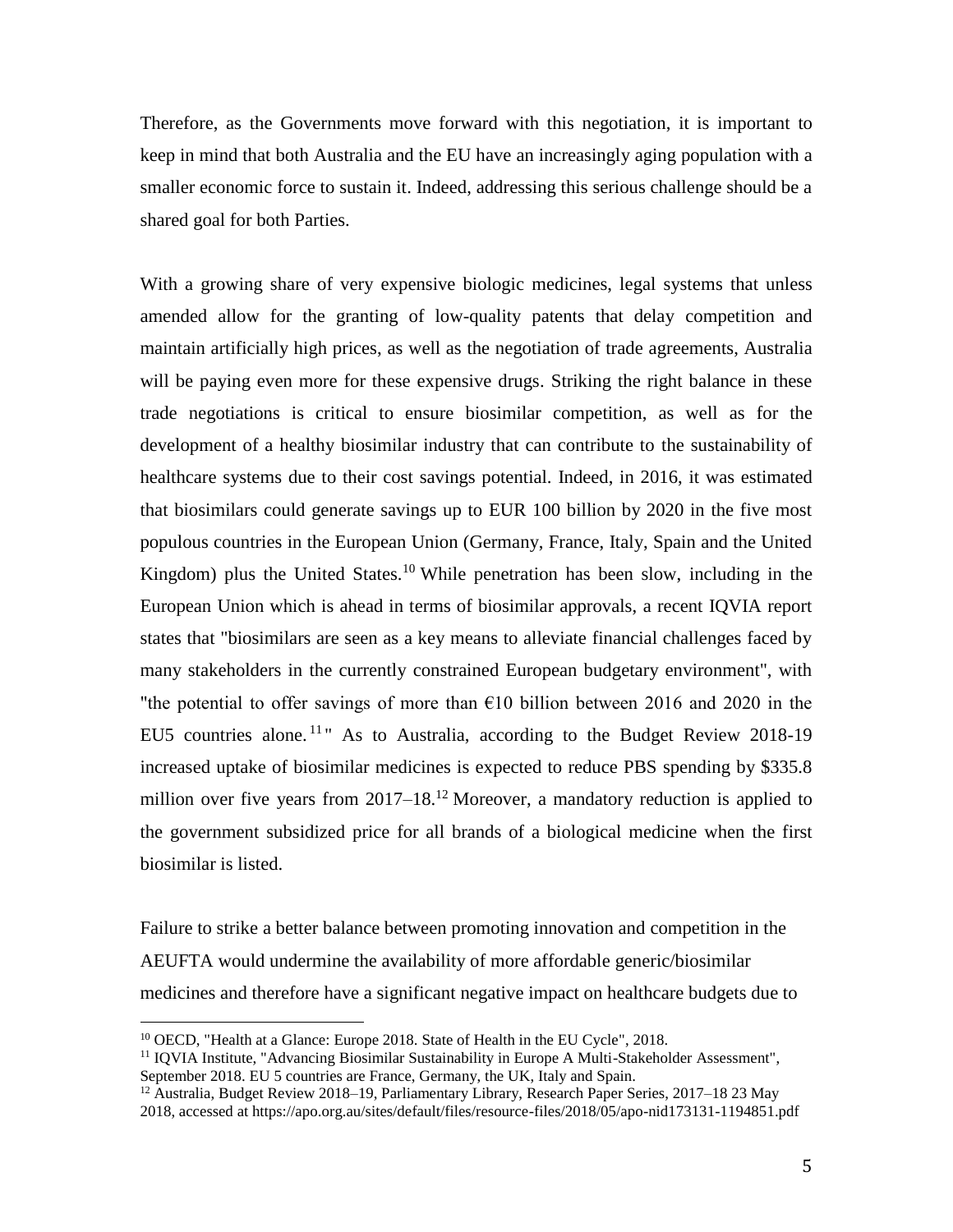delayed access to these cost saving medicines.

#### **II. Specific Provisions**

The European Union has already submitted a proposal to the Australian Government on the intellectual property chapter that would require extending the exclusivity granted to data and broadening current Australian patent term extensions for delays in the regulatory office. It is important to state the obvious, that more is not always better. Indeed, while the European Union has provisions that may go beyond those in force in Australia, that does not mean that it has a better system in place. Indeed, there is no justification for the ratcheting up of intellectual property protections, as the EU draft would require.

Additionally, negotiations should be transparent, and all proposals, including those made by the Government of Australia, should be made public. Indeed, it is critical that the negotiation not be based solely on the text put forward by the EU but also on Australian proposals. If the Government of Australia has not done so yet, it may wish to consider doing it as soon as possible. Moreover, given that access to affordable, safe and effective drugs is so critical to every Australian citizen, the government may wish to think out of the box by not just seeking to prevent the adoption of bad provisions that may reduce access to medicines but by aggressively championing the inclusion of provisions that may ensure the appropriate balance between innovation and access such as the inclusion of a mandatory regulatory exception, the requirement to disclose the best mode in patent applications, incentives to challenge patents and exclusivities to foster the expedited launch of generic and biosimilar products as well as penalties for those who misuse intellectual property rights to prevent competition, to mention a few.

**It is important to recognize that the EU system faces many problems.** The European Union faces serious challenges with regard to access to affordable medicines, many of which were documented by DG Competition in the Pharmaceutical Sector Inquiry, a very comprehensive and voluminous report that listed a number of strategies the branded industry engages in simply to block competition thus allowing it to charge higher prices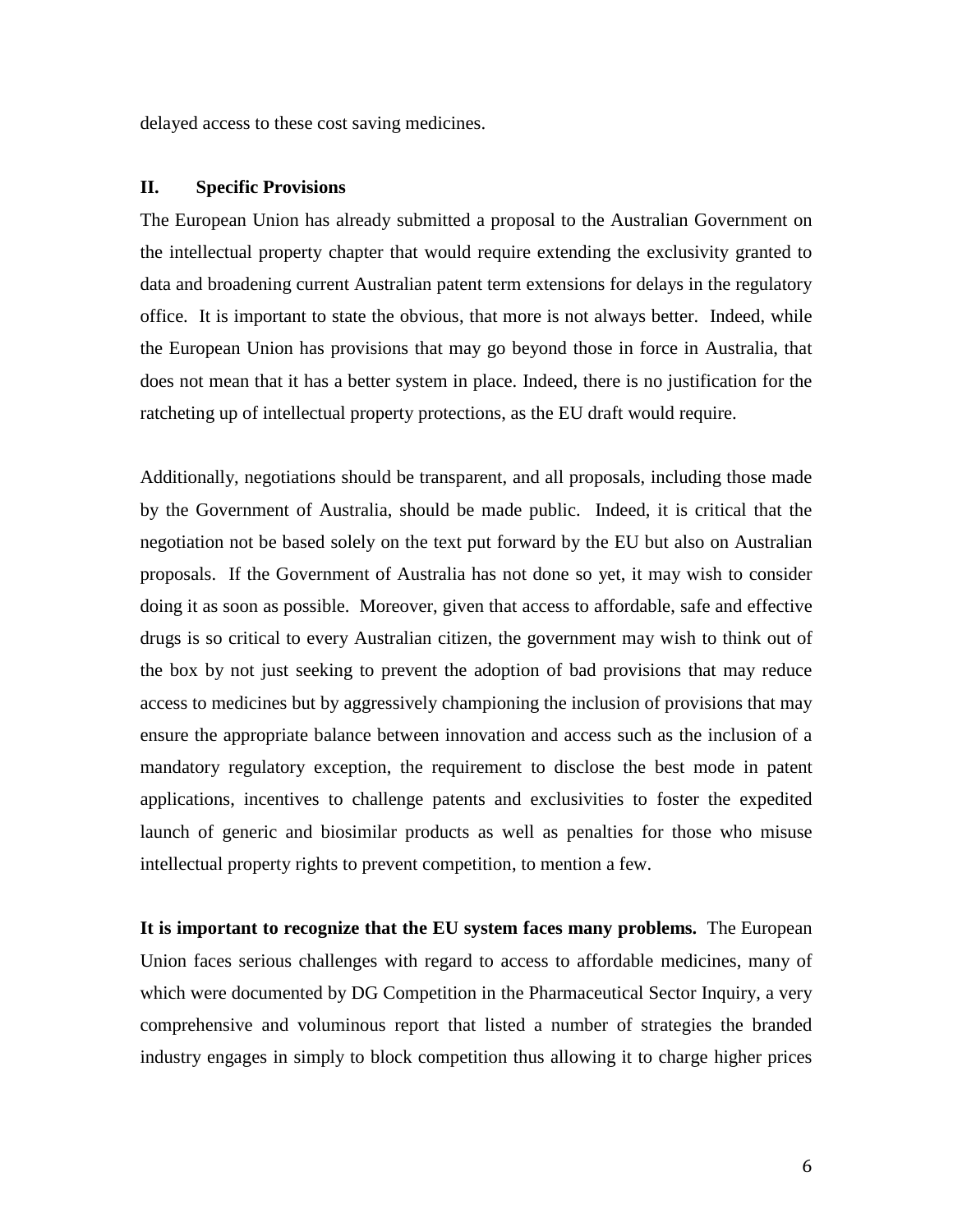for medicines for longer periods of time. <sup>13</sup> Such types of corporate behavior do not promote innovation or economic growth, but do exactly the opposite and lead to the waste of limited resources. Therefore, IGBA believes that the Australian Government should not copy a system that has opened the door to the misuse of intellectual property rights as documented in the Inquiry. Australia is known for its PBS, a unique system that provides patients with much needed medicines, so it should not be put further at risk when negotiating trade agreements that continue to tilt the system in favor of intellectual property holders and at the expense of consumers and the taxpayers.

**Some of the specific provisions in the EU proposal that are of concern to the generic/biosimilar medicines industries and patient access to affordable medicines include:**

## **1 - Patent Term Extensions**

 $\overline{a}$ 

Australia already currently grants an extension of up to 5 years and up to 15 years of effective market life, which is one year longer than in the United States). Nevertheless, this is one of the provisions the originator pharmaceutical industry is championing in the AEUFTA. IGBA does not believe the inclusion of this provision in the AEUFTA is necessary. Moreover, the EU proposal goes beyond Australian law by potentially broadening the scope of patents that may be extended and even granting extensions to medicinal products for which pediatric studies have been carried out.

Furthermore, it is important to keep in mind what the Productivity Commission Inquiry Report says with regard to patent term extensions:

*"Further to the 20-year term applying to all patents, pharmaceutical patents can qualify for an additional five years of protection. Extensions of term (EoT) are capped at an effective market life of 15 years. These bespoke arrangements were intended to attract pharmaceutical research and development investment to* 

<sup>&</sup>lt;sup>13</sup> European Commission, "Competition DG, Pharmaceutical Sector Inquiry. Final Report", July 8, 2019.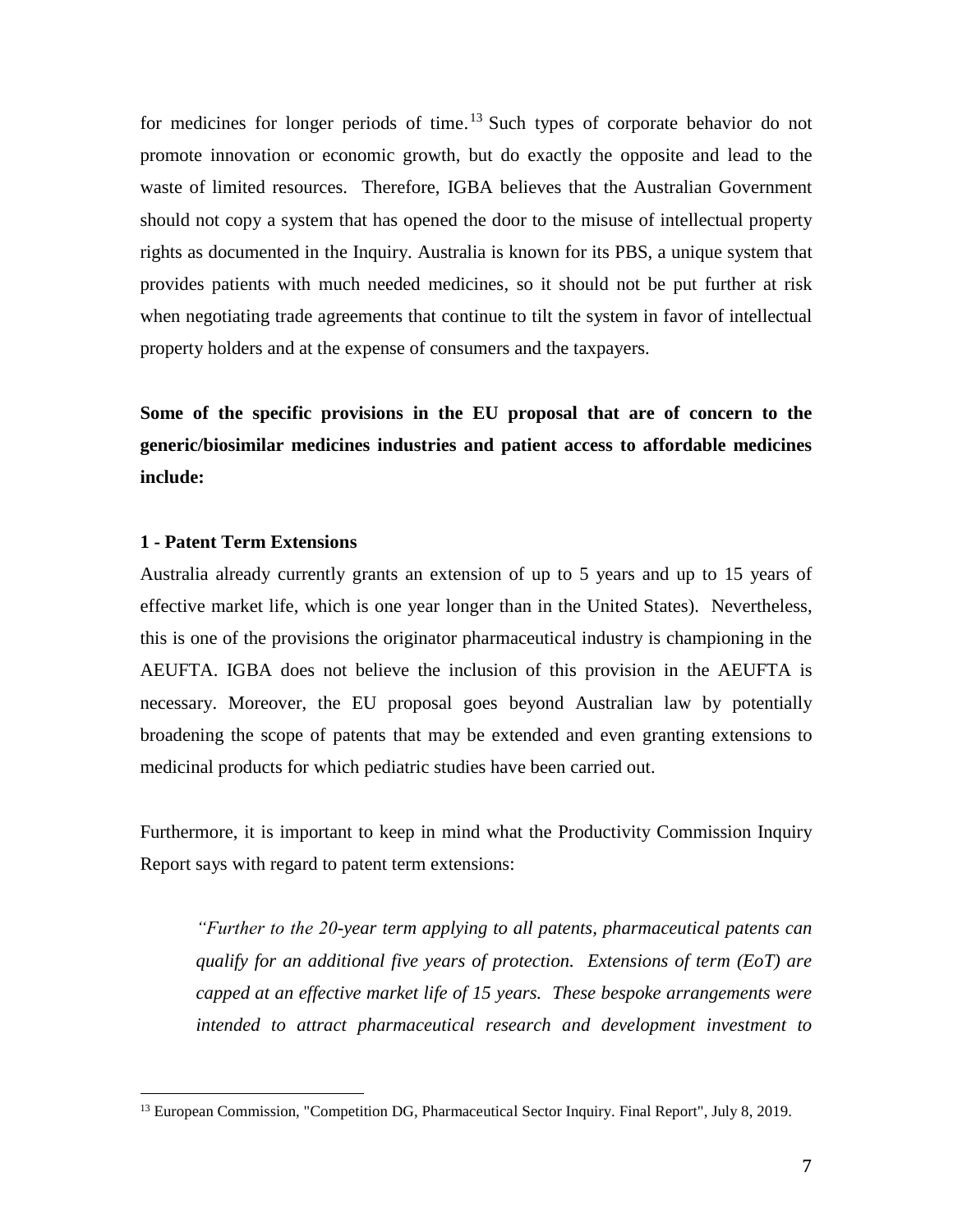*Australia and to improve incentives for innovation by providing an effective market life for pharmaceuticals more in line with other technologies.*

*However, Australia's EoT scheme has had little effect on investment and innovation; Australia represents a meagre 0.3 per cent of global spending on pharmaceutical research and development. As pharmaceutical companies have acknowledged, the prospect of future returns in such a smaller market (accounting for only 2 per cent of global pharmaceutical revenues) provides little in the way of additional incentive.*

*Moreover, the benefits sought from EoT arrangements have proven largely illusory, resulting in a costly policy placebo. Poor targeting means that more than half of new chemical entities approved for sale in Australia enjoy an extension in patent term, and consumers and governments face higher prices for medicines<sup>14</sup>."*

Therefore, we need to ask ourselves what the purpose of this additional intellectual property monopoly is, but it is clearly not linked to innovation or investment in Australia, which in fact is increasingly an importer of intellectual property rights.

Furthermore, branded products are not the only ones facing delays in the regulatory agency as generic and biosimilar medicines also experience such delays. Hence, if originator companies are compensated for such delays, the generic/biosimilar industries should be compensated as well.

#### **2 - Exclusivity for Data Provided in a Drug Marketing Application**

l

Australia has also adopted TRIPS Plus standards with regard to the protection of data by granting 5 years of data exclusivity, as the WTO agreement does not nominate an exclusivity period.

<sup>&</sup>lt;sup>14</sup> Australian Government, "Productivity Commission, Productivity Commission Inquiry Report, Intellectual Property Arrangements," September 23, 2016.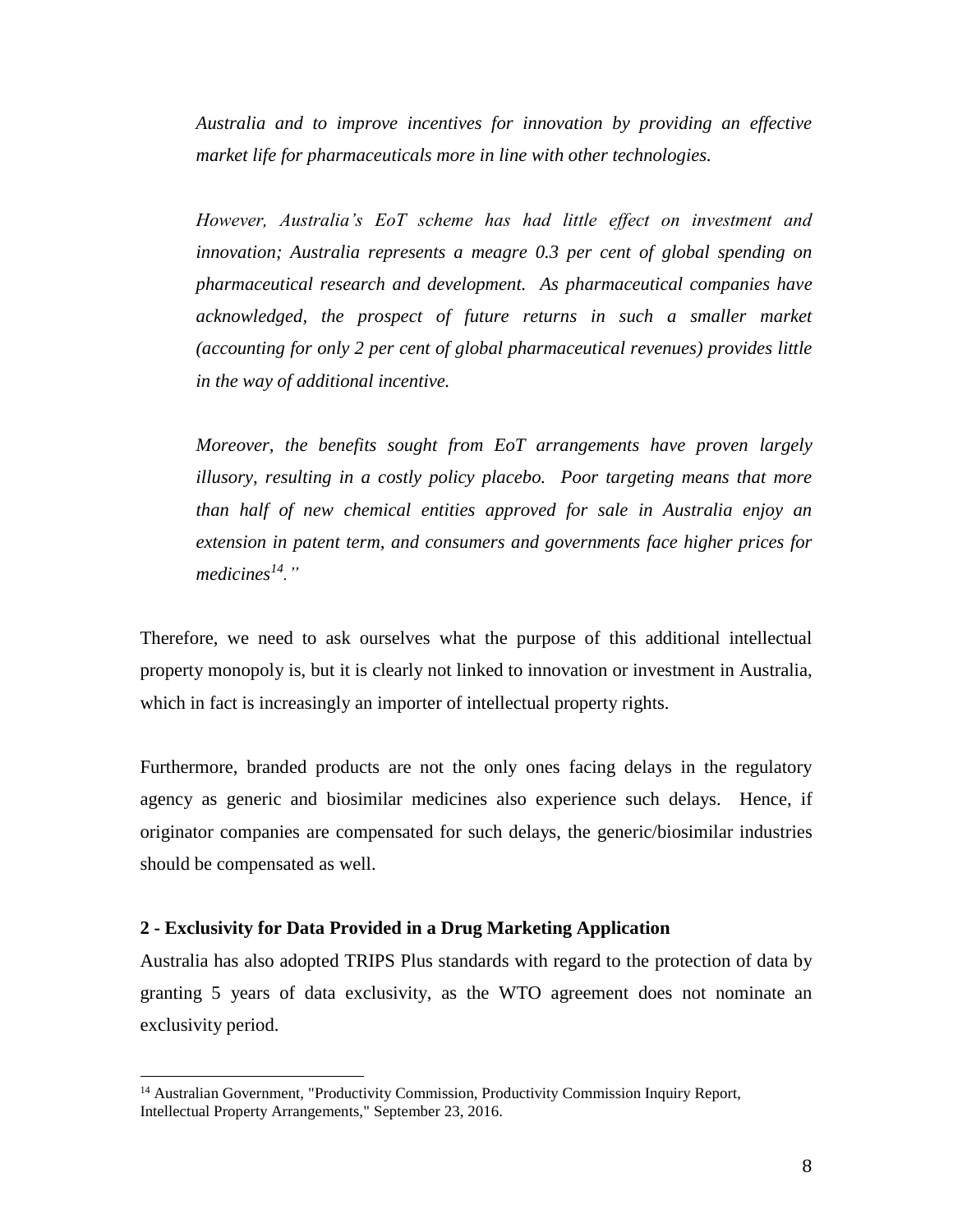IGBA is deeply concerned that the EU proposal seeks to more than double this already generous exclusivity. Indeed, Article X.45 of the European Union proposal includes a mandatory period of 8 years of exclusivity from the date of a first marketing authorization. In addition, the proposal states that each Party should ensure a period of 10 years from the date of a first marketing authorization in the Party concerned and that this may be extended to 11 years if, during the first 8 years after obtaining the marketing authorization the market authorization holder obtains a marketing authorization for one or more therapeutic indications.

Australia currently grants 5 years of data exclusivity. The EU proposal would extend this to 8 years and add up to 3 additional years of market exclusivity that Australia does not grant today. Moreover, a generic/biosimilar company would not even be able to apply for marketing approval for 8 years. Accepting the EU proposal could entail even longer delays for the entry of competition especially with regard to biologics, the most expensive medicines in the market.

Once again, it is worth drawing attention to the conclusions reached by the Productivity Commission:

*"Pharmaceutical companies have pressed the Australian Government to extend the duration of data protection. They view data protection as an insurance policy to guard against what they see as inadequate patent protection. Most recently, negotiations for the Trans-Pacific Partnership Agreement saw (unsuccessful) calls to extend data protection for biologics from 5 to 12 years.* 

*Despite decade-long claims of inadequate patent protection, there is little evidence of a problem. Even if isolated cases were verified as genuine, extending protection to a broad class of products to address exceptional cases would represent a blunt and costly response. As using data protection as a proxy for patent protection has drawbacks. Beyond the obvious absence of disclosure of information to promote further innovation, data protection lacks other important*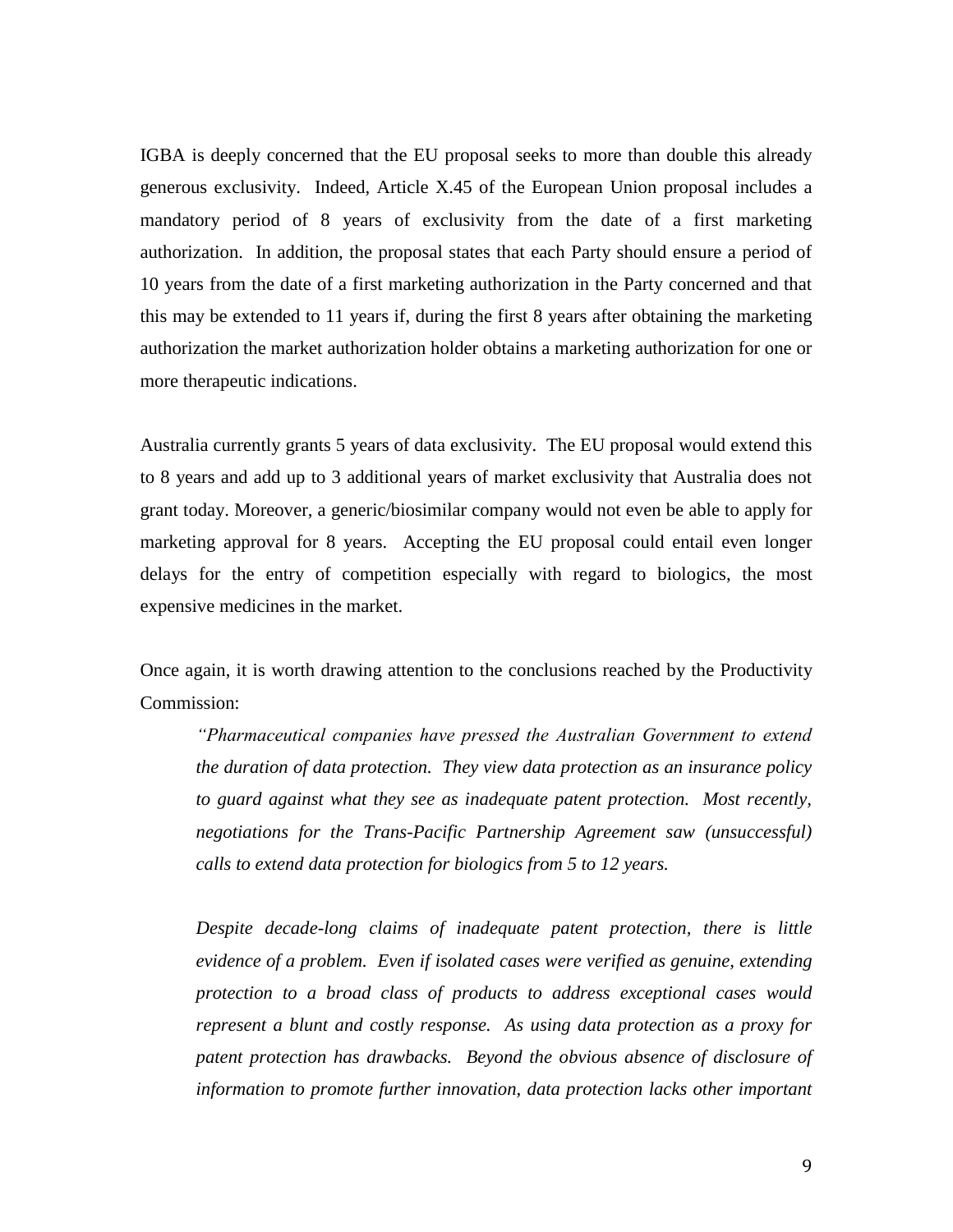*balances that apply to patents. Data protection arises automatically and cannot be challenged in court.*

*As well as there being strong grounds for resisting further calls to extend the period of data protection, there is a case for making data more widely available. At present, not only are follow-on manufacturers prevented from relying on clinical data for a period of five years, the data is kept confidential indefinitely. Allowing researchers access to this data could provide substantial public health benefits<sup>15</sup>."*

Furthermore, as stated above, the EU faces very serious competition problems in the pharmaceutical sector that results in the waste of much needed limited resources, so Australia should not follow the wrong path that could undermine timely access to affordable medicines for its taxpayers.

In addition, under the EU proposal, the exclusivity could be granted to a broader set of products as it would be conferred to a "medicinal product" which footnote 10 clarifies that it "shall mean at least: (a) any substance or combination of substances presented as having properties for treating or preventing disease in human beings or animals; or (b) any substance or combination of substances which may be used in or administered to human beings or animals either with a view to restoring, correcting or modifying physiological functions by exerting a pharmacological, immunological or metabolic action, or to making a medical diagnosis."

Finally, the exclusivity period should start running from the first approval by a regulatory authority with similar scientific and regulatory standards as the Therapeutic Goods Administration (TGA) and the European Medicines Agency Regulatory Network and not when the marketing approval is granted "in the Party", i.e. the periods should be concurrent. Otherwise, if a company delays its registration in Australia, consumers and payers in Australia would be negatively impacted through no fault of their own but

l

<sup>&</sup>lt;sup>15</sup> Australian Government, Productivity Commission, Productivity Commission Inquiry Report, Intellectual Property Arrangements, September 23, 2016.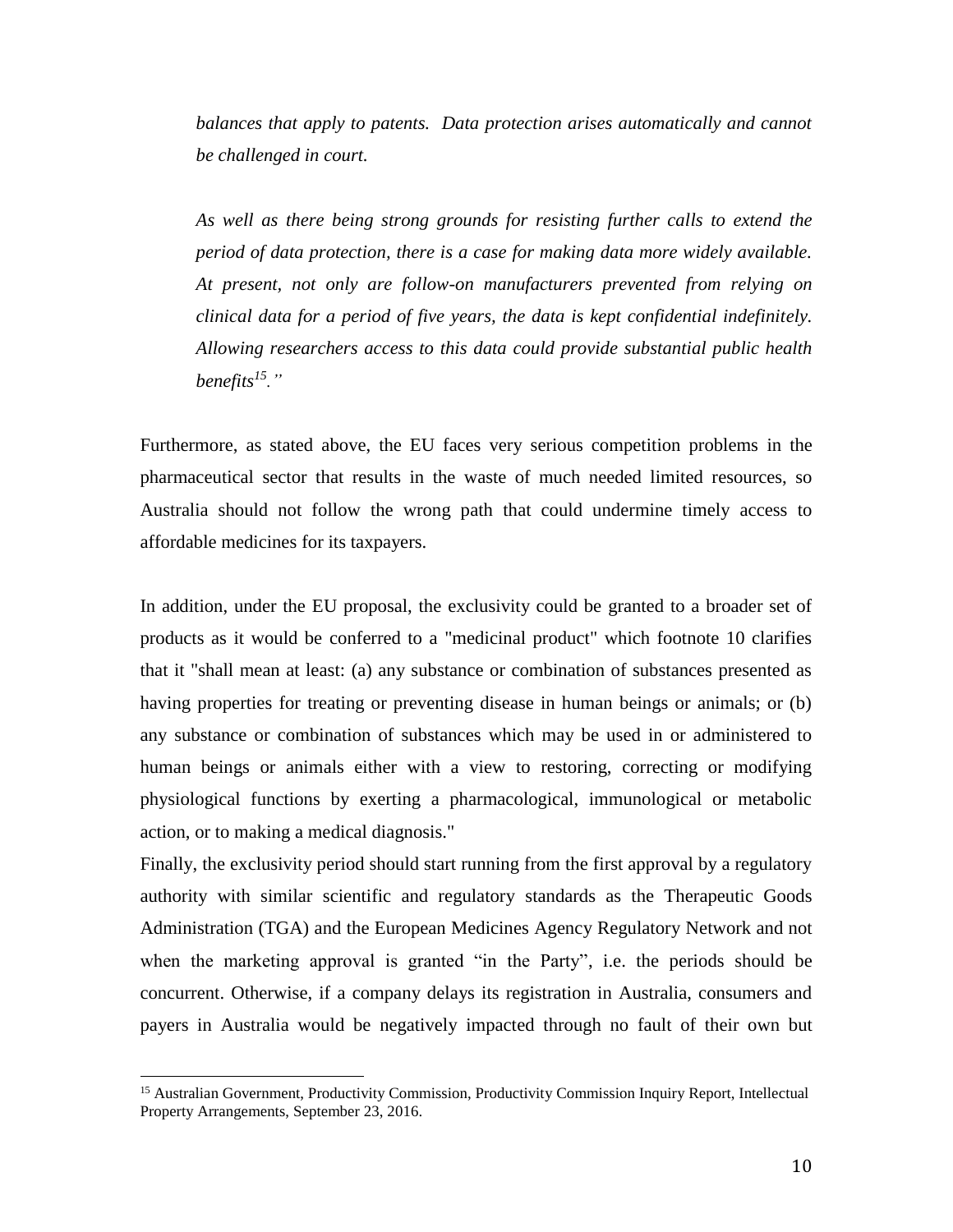simply due to the failure of the company to seek such registration in the country. For instance, if a company takes 6 years after the first marketing approval in the world to seek approval in Australia, Australian patients would not have access to such drug for 11 years (assuming the exclusivity is 5 years). There is no reason why Australia should accept such delays. Some countries like Chile grant a 12-month grace period for companies to register their drugs in the country, as they otherwise would lose the exclusivity.

#### **3 - Notification/Linkage**

Medicines Australia is asking the Australian government to include notification requirements for an application to register a generic or biosimilar product on the Australian Register of Therapeutic Goods (ARTG). As spelled out in its submission, the purpose would be to delay the entry of competitors in the market: "Introduce a policy requirement that the Department of Health directly notify the patent holder (sponsor of the product) when a third party submits an application for registration of a generic or biosimilar version of a product on the ARTG, rather than publishing ARTG entry at the time of approval. This improved notification timeframe may allow sufficient time for preliminary injunctions, patent conflict and/or other measures to be resolved." [emphasis added]

This would be nothing less than a soft patent linkage, which would allow branded companies to transfer the responsibility of protecting their IP property to the government, which ends up being the gatekeeper of their rights. The linkage mechanism is one of the most regressive provisions in terms of access to medicines as it has opened the door to many abuses. The goal is to enable the branded industry to file lawsuits and seek injunctions that will require generic/biosimilar companies to fight in court depleting their limited resources while extending the monopoly of branded pharmaceutical companies. There is absolutely no advantage for Australian consumers or payers. Indeed, this provision unnecessary tilts the system in favor of branded companies at the expense of everyone else. Furthermore, linkage is considered unlawful in the European Union and it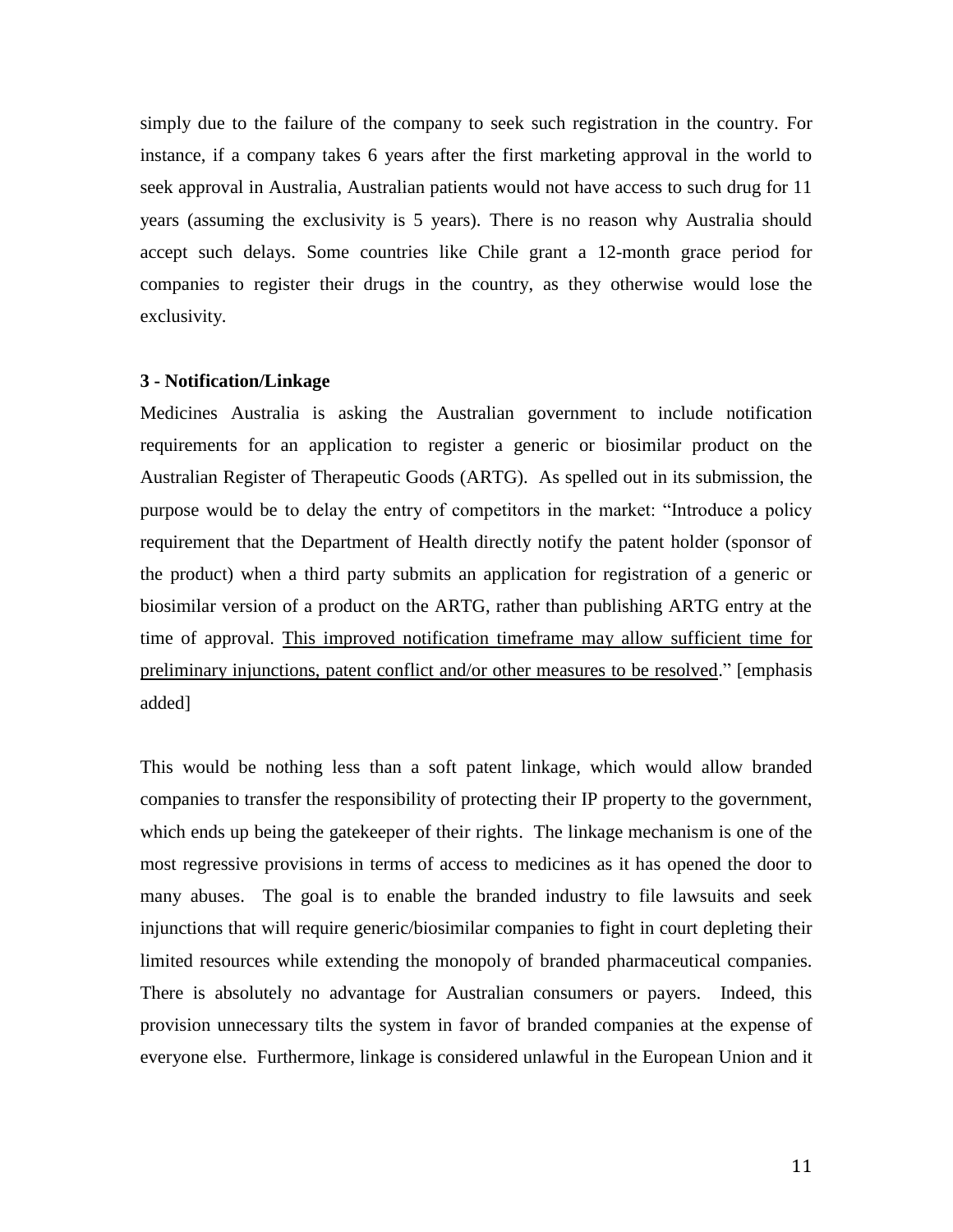may be argued that it is in violation of the TRIPS Agreement as it discriminates by field of technology. $16$ 

## **III. Recommendations**

As stated at the beginning of this document, for over 25 years there has been a consistent effort to ratchet up the IP protection granted to pharmaceutical products, thus skewing the balance that must be struck between patent and competition policies to promote innovation and access to medicines. If the AEUFTA includes any type of provisions related to pharmaceuticals, it should not be those that extend and broaden monopolies further tilting the balance, but those that restore it to foster both innovation and access. These would include the following, among others:

#### *a. Incentives*

 $\overline{a}$ 

Trade agreements invariably provide incentives to foster research and development through the granting of patents and exclusivity protection but for the most part have omitted the granting of incentives to challenge the validity or enforceability of patents to secure early market entry of more affordable generic medicines. Incentives may take different forms <sup>17</sup>but are a critical element to ensure on one hand that only true innovation is rewarded with such monopolies, thus preventing the waste of resources, and on the other hand that patients have timely access to generic and biosimilar medicines.

The competition chapter of the agreement may consider some possible ways to monitor compliance with competition law to avoid abuses of IP as well as to stimulate competition at IP expiry.

<sup>17</sup> There are different ways to provide incentives which will vary in their value and viability. These include:

- exclusivity period for successful generic or biosimilar patent challenges
- effective damages for successful generic or biosimilar patent challenges
- pricing and reimbursement policies such as incentive pricing or unregulated prices for a time period
- streamlining regulatory approval process

<sup>&</sup>lt;sup>16</sup>As explained in section 872 of the EU Pharmaceutical Sector Inquiry, "[u]nder EU law, linking the granting of marketing authorisation for a product to the patent status of a branded company's reference product is unlawful. The task of marketing authorisation bodies is to verify whether a medicinal product is safe, effective and of good quality. Their main function is to ensure that the pharmaceutical products reaching the market are not harmful to public health. Other factors, such as the patent status of the product, should therefore not be taken into account when assessing the risk/benefit balance of a medicine."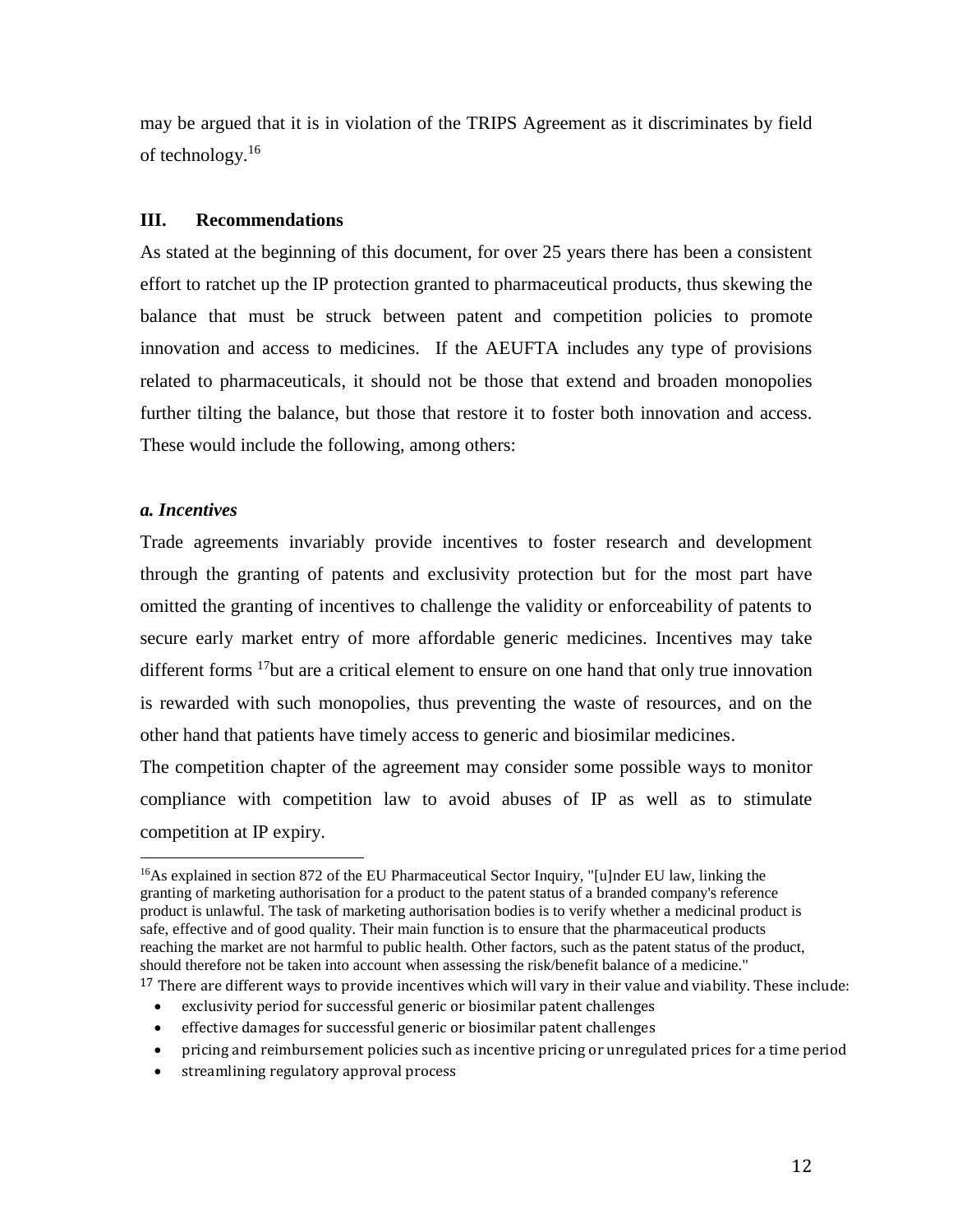#### *b. Disclosure of the best mode in patent applications*

As explained by the U.S. Patent and Trademarks Office, "[t]he best mode requirement is a safeguard against the desire on the part of some people to obtain patent protection without making a full disclosure as required by the statute. The requirement does not permit inventors to disclose only what they know to be their second-best embodiment, while retaining the best for themselves."<sup>18</sup>

The disclosure of the best mode is particularly important for the development of complex biosimilar medicines, so it should be included in trade agreements entered into by Australia. The AEUFTA should ensure the inclusion of a mandatory best mode provision and the revocation of the patent if the patent applicant did not provide the best mode at the time of applying for the patent. This is fully consistent with TRIPS and of particular importance given Australia's increasing imports of medicines so the government should propose the inclusion of such language to the EU. Furthermore, the best mode requirement is critical for the development of biologic drugs given their complexity.

#### *c. Penalties for the misuse of patent rights*

l

Trade agreements have included detailed sections aimed at ensuring the effective enforcement of intellectual property rights, but only a broad reference, if any at all, to the ability of Parties to adopt measures necessary to prevent anticompetitive practices that may result from the misuse or abuse of the intellectual property rights. i.e. trade agreements have failed to include specific mandatory language to address the misuse or abuse of IP by right holders to block or delay competition. In order to have balanced agreements that foster innovation, the AEUFTA should impose similar penalties to those that infringe intellectual property rights as to those that misuse them to prevent or delay competition. Australia should propose the inclusion of such language in the AEUFTA.

<sup>&</sup>lt;sup>18</sup> US Patent and Trademark Office, "Manual of Patent Examination Procedure", Chapter 2100, Section 2165.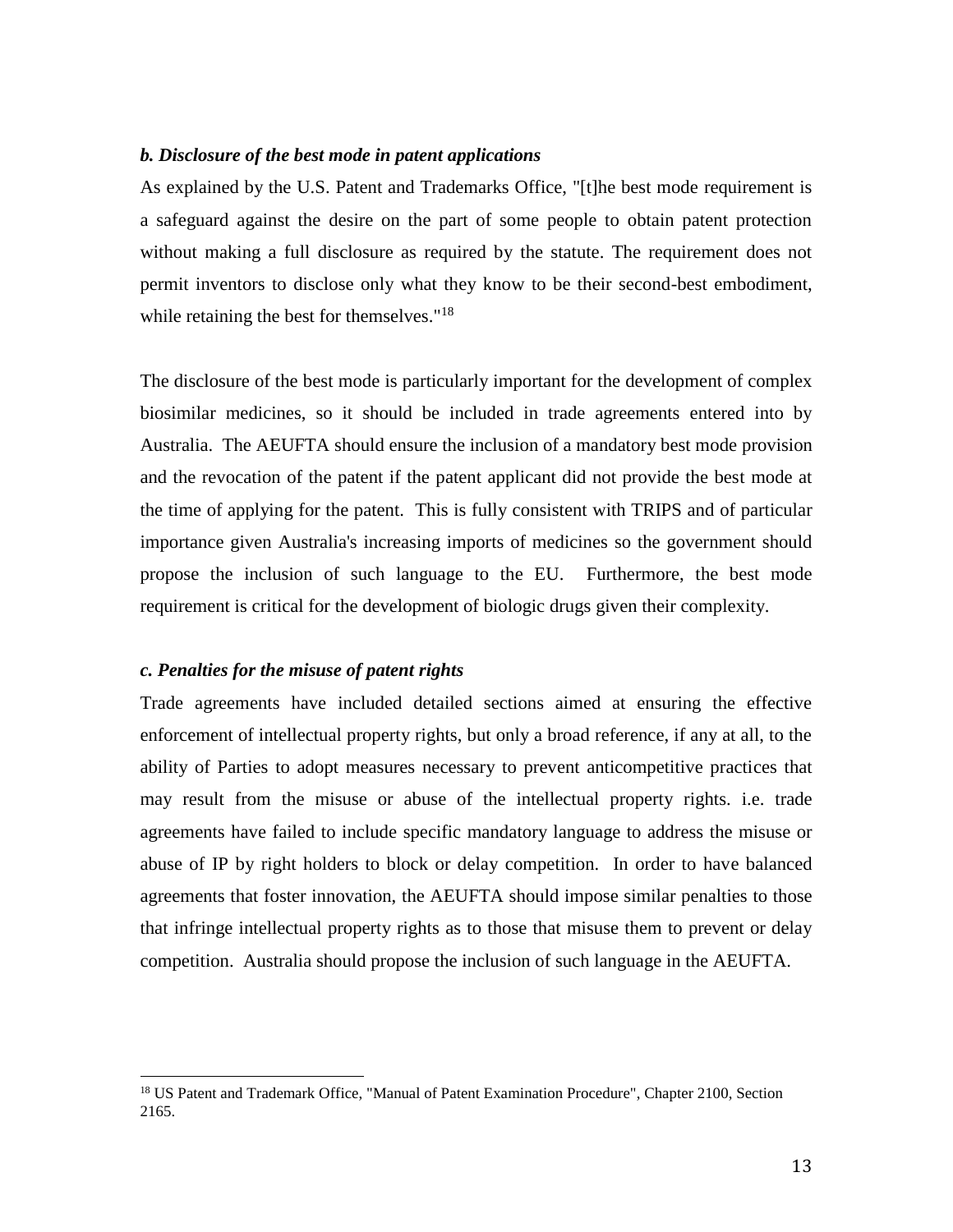Furthermore, in its submission Medicines Australia argued for the elimination or reduction of damages sought by the Commonwealth related "to the Pharmaceutical Benefits Scheme (PBS) savings the Government may have achieved through the mandatory (or statutory) price reduction and price disclosure process if a generic or biosimilar product had been allowed to enter the market, but for the interlocutory injunction. The costs attached to defending against the Commonwealth's claim, plus any resultant damages, are of the size and nature to deter innovator companies from seeking injunctions..."<sup>19</sup>

This submission demonstrates the importance of this provision and the need to maintain it. Without such potential damages (which many argue are not nearly enough), the branded industry could seek many more injunctions simply to delay competition. It is clearly very important to maintain and, if possible, to reinforce this provision, which requires some corporate responsibility on the part of branded companies. IGBA believes that when a branded company has engaged in actions to deliberately delay the market entry of competitors, generic/biosimilar medicines companies should also be properly compensated. Damages should not only be awarded to branded companies in cases of patent infringement, but also to generic/biosimilar medicines companies that face the efforts of branded companies to delay the launch of their products, which require them to engage in costly and lengthy litigation.

Finally, it is well known that branded companies have thwarted generic/biosimilar medicines companies' access to samples of the original medicines to prevent or delay the launch of their products. In order to end this anticompetitive practice, the Australian Government should seek to adopt strong enough penalties to avert such behavior, either in the AEUFTA or in its domestic laws and regulations. The Australian Government should consider introducing language to address this issue in the AEUFTA.

l

<sup>&</sup>lt;sup>19</sup> Medicines Australia, Submission to the Department of Foreign Affairs and Trade with regards to the Australian-European Union Free Trade Agreement (AEUFTA), 24 October 2018.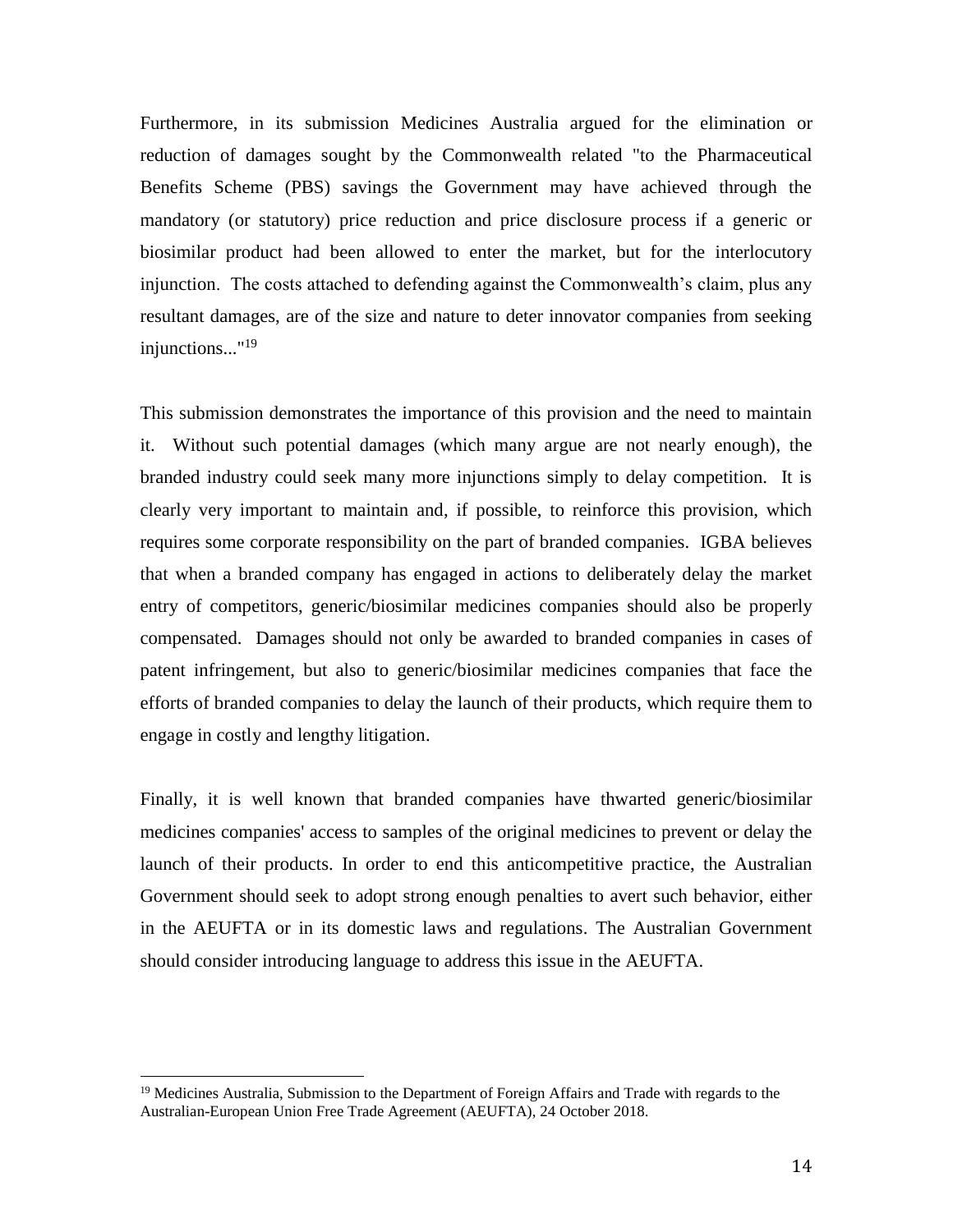#### *d. Regulatory Review Exception (Bolar)*

The regulatory review exception is critical for the launch of generic/biosimilar products immediately after patent expiration. A regulatory review exception allows generic and biosimilar manufacturers to use a patented invention during the period of patent term without the consent of the patent holder for the purposes of developing information to obtain marketing approval from health regulatory authorities.

Such a provision is fully consistent with the TRIPS Agreement and was upheld by the Dispute Settlement Body at the World Trade Organization in a dispute between the EU and Canada.<sup>20</sup> It is therefore essential that this very critical provision be included in the AEUFTA in mandatory and broad terms.

#### *e. Export Manufacturing Waiver*

 $\overline{a}$ 

Trade agreements must ensure that provisions on patent term extensions, where included, allow generic and biosimilar medicines manufacturers to export during the period of additional protection. Enabling generic/biosimilar medicines manufacturers to export during that period would enhance competition by creating a level playing field with manufacturers in countries where patent term extensions do not apply. This is of particular importance for Australia to ensure that its manufacturing plants are fully utilized to supply not only the Australian market but foreign ones as well. This may also contribute to reduce the trade deficit with regard to pharmaceuticals. Both the EU and Canada have implemented such a provision, and text explicitly providing parties with the option to implement such a waiver/exception was included in the Comprehensive Economic and Trade Agreement (CETA) between the EU and Canada.

#### *f. Streamlining Regulatory Requirements and Avoiding Regulatory Duplication*

Trade agreements should seek to increase trade among the Parties involved. In order to achieve this goal, it is essential that the AEUFTA address the need to avoid regulatory duplication and in fact seek regulatory coherence and the streamlining of regulatory

 $20$  WTO, DS114: Canada: Patent Protection of Pharmaceutical Products, 2000. The report of the panel may be accessed at https://www.wto.org/english/tratop\_e/dispu\_e/7428d.pdf